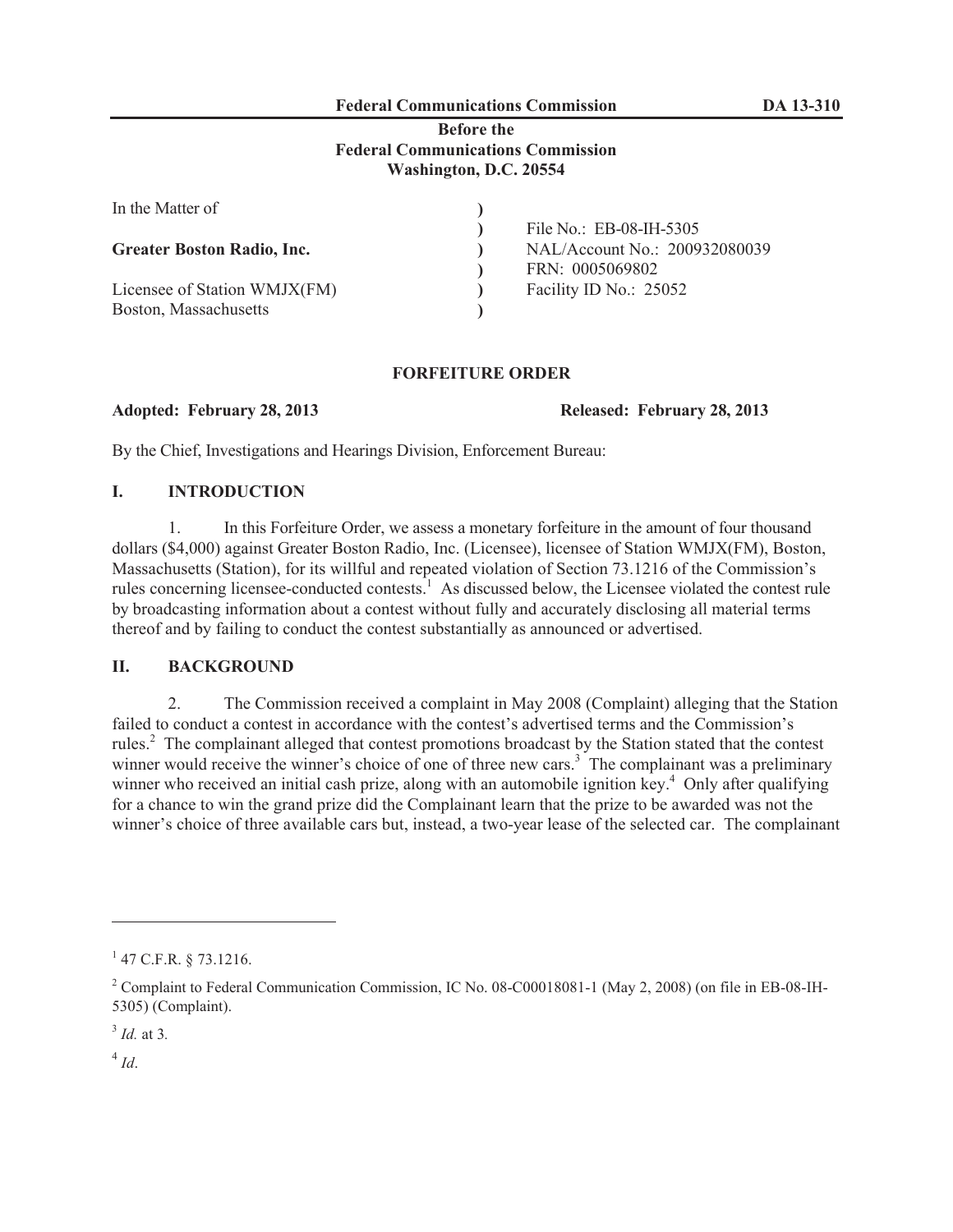also learned at that time that the winner had to qualify for credit with the car dealer supplying the leased car as a (previously unannounced) condition of the Station awarding the grand prize.<sup>5</sup>

3. After receiving the Complaint, the Enforcement Bureau (Bureau) sent a letter of inquiry (LOI) to the Licensee, directing the Licensee to provide information about the contest.<sup>6</sup> The Licensee responded to the LOI in March 2009 (LOI Response).<sup>7</sup> In its LOI Response, the Licensee identified the contest as the "Cool, Hot or Green" contest (Contest) and explained the primary elements of the contest—that listeners were to call into the Station at designated times in order to win a gas card worth one hundred six dollars (\$106) (representing the Station's position on the FM dial – 106.7MHz), and a chance to win the grand prize.<sup>8</sup> The Station broadcast contest promotions stating that the grand prize was the winner's choice of three different cars.<sup>9</sup>

4. The Licensee acknowledged that "while the Contest, as described on air, made plain that the grand prize winner would be able to choose from three different cars, only the complete rules of the Contest, made available via the Station's website . . . spelled out that what was being awarded was a twoyear lease of the car chosen, and not title to a car, and that the winner would have to be qualified for credit by Prime Motor Group,"<sup>10</sup> the Contest co-sponsor.<sup>11</sup> Moreover, the Licensee admitted that "the Station's on-air announcements did not directly refer listeners to the Station's website for complete contest rules."<sup>12</sup> Nevertheless, the Licensee asserted that its violation of the Commission's rules was similar to that of the licensee in *Kevin Cooney* (*Cooney*), and that the violation in this case therefore warranted no greater sanction than an admonishment of the Licensee.<sup>13</sup>

5. On April 8, 2009, having fully considered these arguments, we issued a *Notice of Apparent Liability for Forfeiture* (*NAL*) in the amount of four thousand dollars (\$4,000) to the Licensee. We found that it broadcast information about the Contest without fully and accurately disclosing all

8 *Id.* at 2.

9 *Id.* at 2–3.

<sup>10</sup> *Id.* at 3.

 $11$  *Id.* 

<sup>5</sup> *Id.* 

<sup>6</sup> Letter from Rebecca Hirselj, Assistant Chief, Investigations and Hearings Division, FCC Enforcement Bureau, to Greater Boston Radio, Inc. (Feb. 11, 2009) (on file in EB-08-IH-5305) (LOI).

<sup>7</sup> Letter from David S. Keir, Esq., Lerman Senter PLLC, to Judy Lancaster, Attorney Advisor, Investigations and Hearings Division, FCC Enforcement Bureau (Mar. 20, 2009) (on file in EB-08-IH-5305) (LOI Response).

<sup>&</sup>lt;sup>12</sup> *Id.* at 2. The Station's announcements consistently described the grand prize in the "Cool, Hot or Green" contest as "A *Cool* Mercedes Benz…A *Hot* Audi TT Convertible…or a [*Green*] Toyota Prius Hybrid . . . from Prime Auto Group . . . No fine print gimmicks . . . on line at Driveprime.com!" *Id.* at Exh. 2.

<sup>13</sup> *Id.* at 6–7 (citing *Kevin Cooney*, Letter of Admonition, 5 FCC Rcd 7105 (Mass Med. Bur. 1990) (*Cooney*)).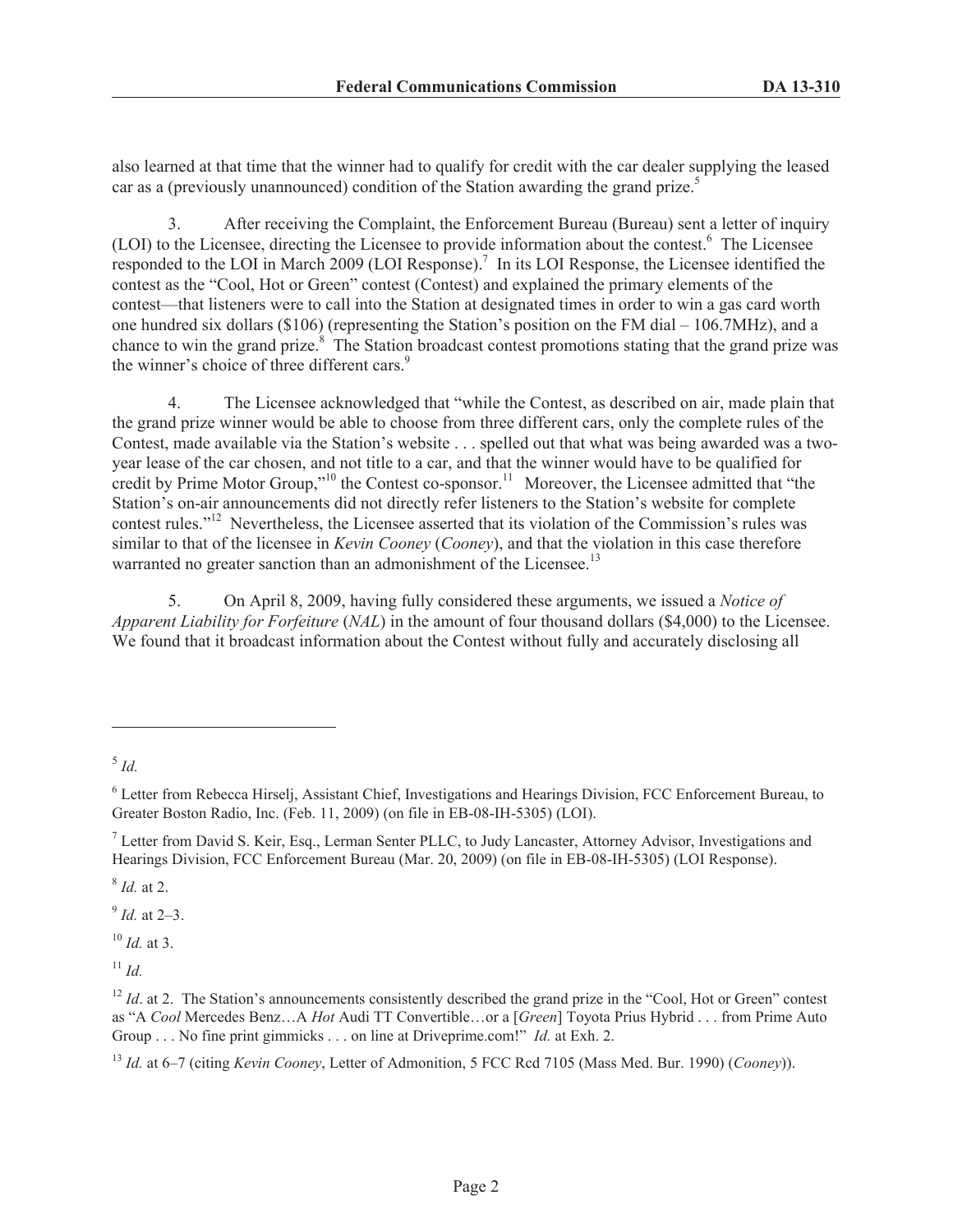material terms thereof and failed to conduct the contest substantially as announced or advertised, in violation of Section 73.1216 of the Commission's rules.<sup>14</sup>

6. On May 7, 2009, the Licensee filed a response to the *NAL* (NAL Response).<sup>15</sup> In the NAL Response, the Licensee does not dispute that its conduct of the Contest violated Section 73.1216, but nevertheless requests that the proposed forfeiture be cancelled or reduced to, at most, an admonishment.<sup>16</sup> As justification for this request, the Licensee continues to primarily rely upon the decision in *Cooney*<sup>17</sup> and to argue that "[b]ecause [that case] is substantially similar to this case, under the principles of *Melody Music* . . . the most severe sanction appropriate here is an admonition."<sup>18</sup> As noted above, in the *NAL* the Bureau specifically considered and rejected the Licensee's comparison of this case to *Cooney*, <sup>19</sup> and we continue to do so here.

#### **III. DISCUSSION**

7. Section 73.1216, the Commission's rule concerning licensee-conducted contests, provides that: "A licensee that broadcasts or advertises information about a contest it conducts shall fully and accurately disclose the material terms of the contest, and shall conduct the contest substantially as announced or advertised. No contest description shall be false, misleading or deceptive with respect to any material term."<sup>20</sup> Material terms under the rule "include those factors which define the operation of the contest and which affect participation therein[,] $v^{21}$  and generally include, among other things, instructions on "how to enter or participate; eligibility restrictions . . . whether prizes can be won; when prizes can be won; the extent, nature and value of prizes . . . [and] time and means of selection of winners <sup>22</sup> Although a licensee has discretion in determining the time and manner of disclosing a contest's material terms, and need not enumerate the terms each time an announcement promoting a contest is broadcast, "the obligation to disclose the material terms arises at the time the audience is first told how to enter or participate [in the contest] and continues thereafter.<sup>223</sup> Finally, disclosure of material terms must be made by announcements broadcast on the station; non-broadcast disclosures of material terms can be

<sup>16</sup> *See id* at 1, 8.

 $^{22}$  *Id*.

<sup>23</sup> *Id.*, Note 2.

<sup>&</sup>lt;sup>14</sup> *Greater Boston Radio, Inc.*, Notice of Apparent Liability for Forfeiture, 24 FCC Rcd 4103, 4106, para. 9 (Enf. Bur. 2009) (*NAL*).

<sup>&</sup>lt;sup>15</sup> Letter and Response to Notice of Apparent Liability for Forfeiture from Sally A. Buckman and David S. Kier, Attorneys, Lerman Senter PLLC, to Hillary S. DeNigro, Chief, Investigations and Hearings Division, FCC Enforcement Bureau (May 7, 2009) (on file in EB-08-IH-5305) (NAL Response).

<sup>17</sup> *See id.* at 3–6 (citing *Cooney*, 5 FCC Rcd 7105).

<sup>18</sup> *Id.* at 5 (citing *Melody Music, Inc. v FCC*, 345 F.2d 730 (D.C. Cir. 1965) (*Melody Music*)).

<sup>19</sup> *NAL*, 24 FCC Rcd at 4106–07, paras. 10–11.

 $20$  47 C.F.R. § 73.1216.

 $^{21}$  *Id.*, Note 1(b).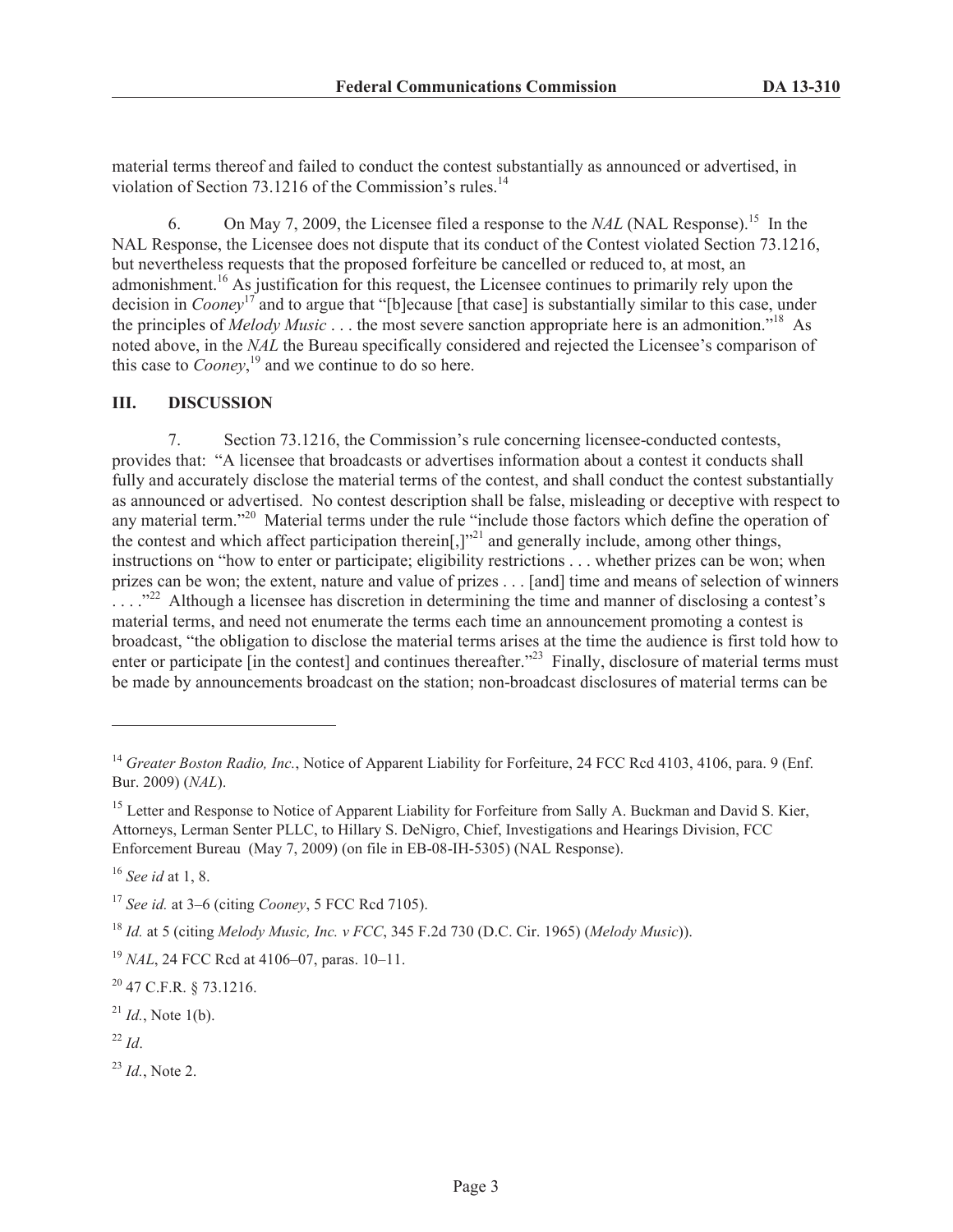made to supplement, but not substitute for, broadcast announcements.<sup>24</sup> The Licensee admits the violation at issue here, and thus, the only issue that remains in contention is the issuance of a forfeiture, as we assessed, versus an admonishment, as the Licensee advocates.<sup>25</sup>

8. The proposed forfeiture amount in this case was assessed in accordance with Section 503(b) of the Communications Act of 1934, as amended (the Act), $^{26}$  Section 1.80 of the Commission's rules,<sup>27</sup> and the Commission's forfeiture guidelines set forth in its *Forfeiture Policy Statement*.<sup>28</sup> In assessing forfeitures, Section 503(b) of the Act requires that we take into account the nature, circumstances, extent, and gravity of the violation, and with respect to the violator, the degree of culpability, any history of prior offenses, ability to pay, and other matters as justice may require.<sup>29</sup> As discussed further below, we have examined the Licensee's response to the *NAL* pursuant to the aforementioned statutory factors, our rules, and the *Forfeiture Policy Statement*, and in light of the conduct, our precedent, and the Licensee's compliance history, we continue to find the base forfeiture amount to be appropriate in this case.

## **A. Precedent Supports a Forfeiture in This Case.**

## **1. The Bureau's Forfeiture Assessment Accords With Recent Precedent.**

The Bureau's decision in this case is consistent with recent decisions concerning Section 73.1216,<sup>30</sup> especially the Bureau decision in *ABC, Inc*.<sup>31</sup> In *ABC*, two movie passes to the premier

 $26$  47 U.S.C. § 503(b).

 $^{27}$  47 C.F.R. § 1.80.

 $29$  47 U.S.C. § 503(b)(2)(E).

<sup>30</sup> *See, e.g., Citicasters Co*., Notice of Apparent Liability for Forfeiture, 15 FCC Rcd 16612, 16613–14, paras. 6, 8 (Enf. Bur. 2000) (\$4,000 forfeiture imposed for the licensee's failure to fully and accurately disclose contest term that the prize was one million Turkish lira, not \$1,000,000) (forfeiture paid); *Clear Channel Broadcasting Licenses, Inc.*, Notice of Apparent Liability for Forfeiture, 15 FCC Rcd 2734, 2735–36, paras. 6, 9 (Enf. Bur. 2000) (\$4,000 forfeiture imposed for the licensee's failure to fully and accurately disclose contest term that the prize was 10,000 Italian lira, not \$10,000) (forfeiture paid); *Service Broadcasting*, 24 FCC Rcd at 8497, para. 10 (\$4,000 forfeiture proposed for licensee's failure to fully and accurately disclose that prize was access to a concert rather than access to a VIP section "up close and personal" with performing artist Nelly).

<sup>24</sup> *See id.* ("material terms should be disclosed periodically *by announcements broadcast on the station* conducting the contest") (emphasis added). Posting contest rules on a station's website does not satisfy Section 73.1216's requirement that a licensee broadcast the material terms of a contest it conducts. *See, e.g., Service Broadcasting Group, LLC*, Notice of Apparent Liability for Forfeiture, 24 FCC Rcd 8494, 8497, para. 10 (Enf. Bur. 2009) (assessed \$4,000 forfeiture for inaccurate description of contest prize) (forfeiture paid) (*Service Broadcasting*); *AK Media Group*, Notice of Apparent Liability for Forfeiture, 15 FCC Rcd 7541, 7543, para. 7 (Enf. Bur. 2000) (forfeiture paid).

<sup>25</sup> *See* NAL Response at 1, 8.

<sup>28</sup> *The Commission's Forfeiture Policy Statement and Amendment of Section 1.80 of the Rules to Incorporate the Forfeiture Guidelines*, Report and Order, 12 FCC Rcd 17087, para. 53 (1997), *recons. denied*, 15 FCC Rcd 303, para. 1 (1999).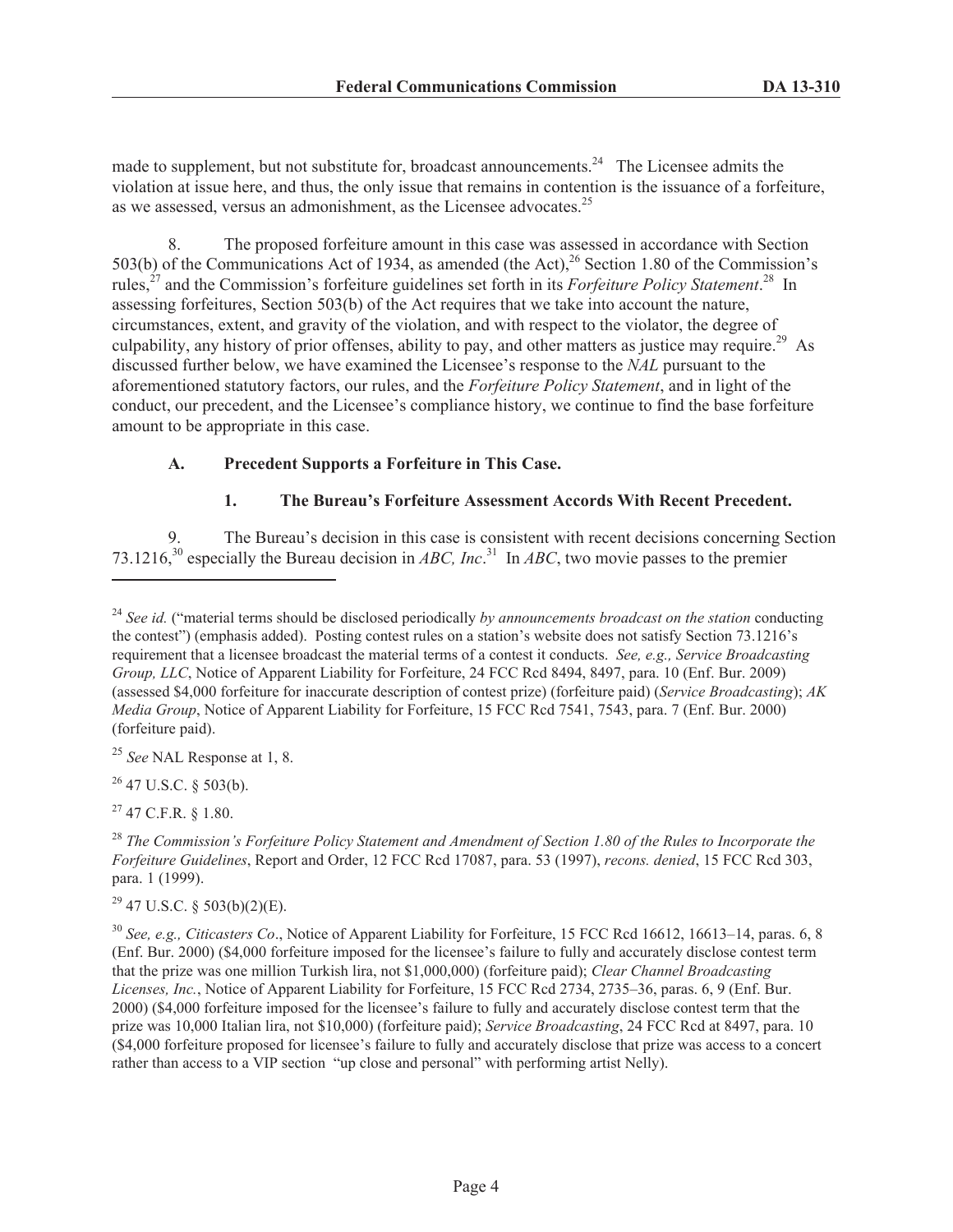showing of the film "Spiderman" were awarded as a contest prize.<sup>32</sup> The station never broadcast the fact that the award of the tickets did not guarantee admission to the theater, but it did notify the contest winner by telephone of that restriction when it awarded him the prize and when it later gave him the tickets.<sup>33</sup> When the winner was unable to attend the "Spiderman" premier due to large crowds, the station offered him tickets to another movie that night, gave him promotional items, and purchased tickets for him to see "Spiderman" at a later date.<sup>34</sup> However, the Bureau found that the failure of the station to broadcast that the prize movie tickets did not guarantee admission to the theater was a failure to broadcast a material term, and despite the station's efforts to correct its failure, imposed a four-thousanddollar (\$4,000) forfeiture for ABC's violation of the Commission's contest rule.<sup>35</sup> We find that the Licensee's failure to broadcast the fact that the grand prize was a car *lease* – *and only if the winner qualified for it* – rather than *title* to the car, as listeners were lead to believe, is more serious than the violation found in *ABC*.

## **2.** *Cooney* **Does Not Control the Outcome in This Case.**

10. The Licensee continues to contend that *Cooney*, a Mass Media Bureau letter in which no forfeiture was imposed, controls the outcome of this case.<sup>36</sup> In the *NAL*, we considered and rejected this argument.<sup>37</sup> In its NAL Response, the Licensee merely restates the arguments that we previously rejected in the *NAL*. <sup>38</sup> Despite the Licensee's persistence, we continue to find that *Cooney* does not control the outcome in this matter.

11. In *Cooney*, the complainant misunderstood the contest term "enter as often as you like."<sup>39</sup> According to the licensee in that case, the term contemplated participation in various segments of the contest at issue, but actually prohibited duplicate entries (like the complainant's) from the same listener for the same music segment. The Mass Media Bureau determined that this exclusion, which could have been reasonably misunderstood, was a material term of the contest that should have been announced by the Station. It then determined that the overall circumstances of the case, which included consideration of the Station's offer to compensate the complainant and to take steps to assure accuracy in its contests, warranted an admonition.<sup>40</sup> The circumstances in the instant case, however, warrant a forfeiture. Here, (Continued from previous page)

<sup>31</sup> *See ABC, Inc.*, Notice of Apparent Liability for Forfeiture, 18 FCC Rcd 25647, 25650, paras. 9–10 (Enf. Bur. 2003) (forfeiture paid) (*ABC*).

- <sup>32</sup> *See id.* at 25647, para. 2.
- <sup>33</sup> *See id.* at 25648, para. 4.
- <sup>34</sup> *See id.*
- <sup>35</sup> *See id.* at 25650–51, paras. 9–10.
- <sup>36</sup> *See* LOI Response at 6–7; NAL Response at 3–6.
- <sup>37</sup> *See NAL*, 24 FCC Rcd at 4106–07, paras. 10–11.

<sup>38</sup> *See* NAL Response at 3–6; *NAL*, 24 FCC Rcd at 4106–07, paras. 10–11.

- <sup>39</sup> *See Cooney*, 5 FCC Rcd 7105.
- <sup>40</sup> *See id.*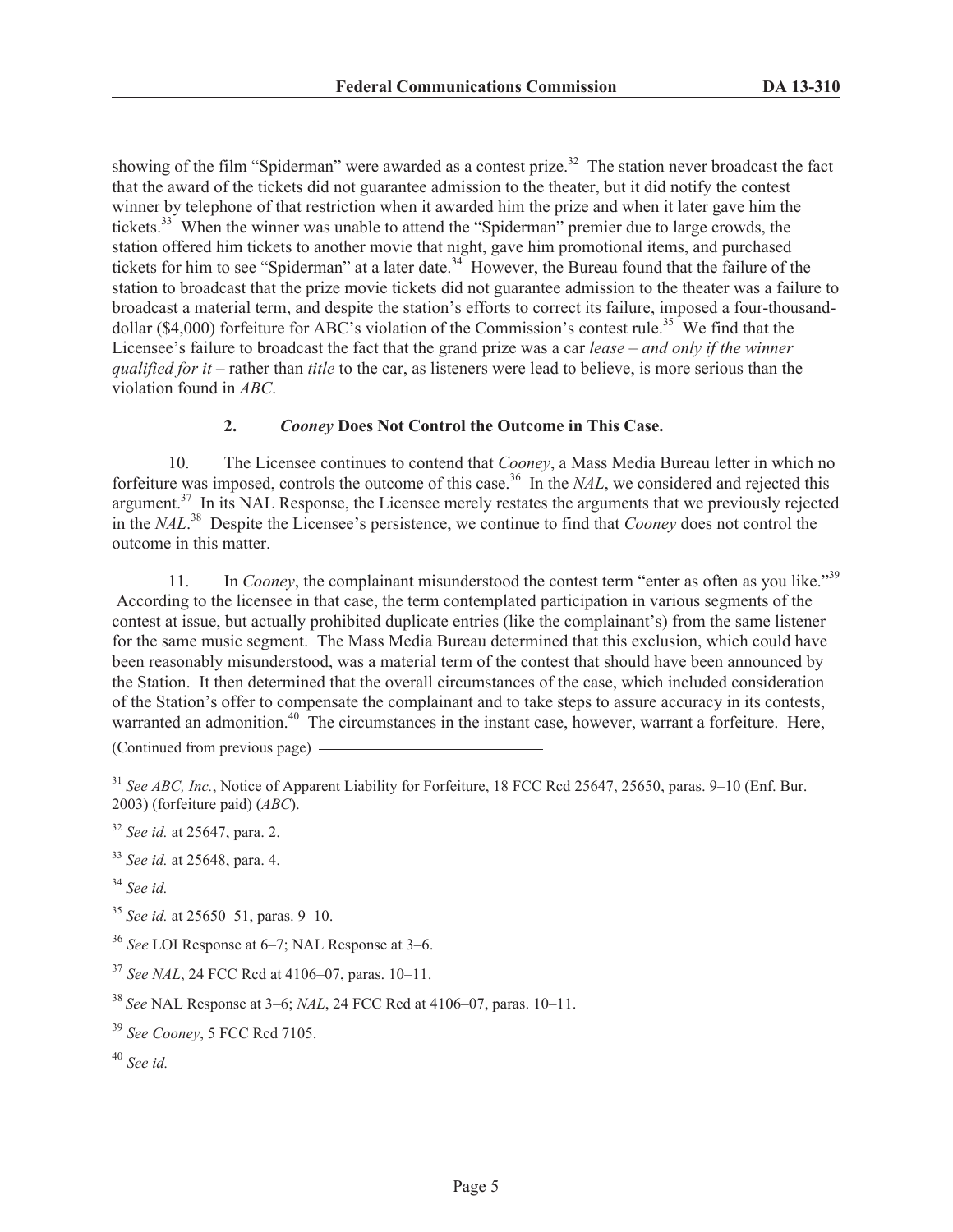the Station never aired a complete description of each material term in its over 300 Contest promotions,<sup>41</sup> essentially broadcast a false announcement of the grand prize rather than a vague one, failed to broadcast anything clarifying what it would award, and instead awarded something different than what it announced.<sup>42</sup> In contrast, in *Cooney*, the Station did announce material terms, except one term was open to various interpretations, which the Mass Media Bureau determined should have been better defined.<sup>43</sup> As discussed in the *NAL* and below, we find that the violation in the instant case is more serious than the violation in *Cooney,* and the degree of departure in this case from the contest rule warrants a stronger sanction than an admonishment. Accordingly, we continue to reject the Licensee's comparisons to *Cooney*. 44

#### **3.** *Melody Music* **Does Not Compel a Different Result.**

12. Notwithstanding the foregoing, the Licensee argues that, under the principles of *Melody Music, Inc. v. FCC* (*Melody Music*), it should receive, at most, an admonishment for its conduct.<sup>45</sup> We reject this argument. The Licensee's reliance on *Melody Music* is misplaced. First, *Melody Music*  addresses the particular burdens that the Commission must meet in justifying its licensing decisions, not

<sup>43</sup> *Cooney*, 5 FCC Rcd at 7105.

<sup>41</sup> *See* LOI Response at 3–4; *NAL*, 24 FCC Rcd at 4106, para. 9.

<sup>&</sup>lt;sup>42</sup> See NAL, 24 FCC Rcd at 4106, para. 9. The Station's promotional advertisement for the Contest states "Your choice of a Mercedes Benz Z300W, an Audi TT 2.0 front wheel drive roadster, or a Toyota Prius hybrid, from Prime Motor Group *with no fine print gimmicks*." LOI Response at Exh. 1 (emphasis added). Yet, the unannounced winner qualifications requirement and the misleading prize description appear to be just the types of gimmicks that the announcement renounces.

<sup>&</sup>lt;sup>44</sup> In addition, to the extent the Licensee's NAL Response suggests that it took remedial measures that warrant a reduction in the sanction, we reject such a contention. The NAL Response states that "it is not contending . . . that corrective action excuses or nullifies a violation of [Commission] rules" while simultaneously noting that "the necessary remediation in the instant case involves enhanced future vigilance with respect to compliance with the FCC's contest rule." NAL Response at 3, 6. It is well settled that subsequent remedial actions do not excuse or nullify a licensee's violation of a Commission rule. *See*, *e.g.*, *Colby-Sawyer College*, Forfeiture Order, 26 FCC Rcd 9302, 9303, para.7 (Media Bur. 2011) ("Corrective action taken to come into compliance with the Rules is expected, and does not mitigate, much less negate, any prior forfeitures or violations") (forfeiture paid). We may consider pre-investigative remedial measures when we determine the sanction to be imposed for a rule violation. *See*, *e.g.*, *Guy Gannett Publishing Co.*, Memorandum Opinion and Order, 5 FCC Rcd 7688, 7890, para. 12 (Mass Media Bur. 1990) ("the Commission generally considers prompt and effective remedial action by a licensee as mitigative in determining the appropriate sanction level in an enforcement proceeding."). We do not consider that point applicable here, however, because any purportedly mitigating measures that the Licensee took occurred after our investigation commenced. *See* LOI Response at 2, 6, Exh. 8 (noting the Licensee's "addressing with Station personnel the omission of some material terms from the Station's announcement" and distributing a March 19, 2009, advisory notice regarding "Required Announcements Concerning Station-Sponsored Contests" to programming and promotions personnel nearly one year after the Contest).

<sup>45</sup> *See* NAL Response at 5.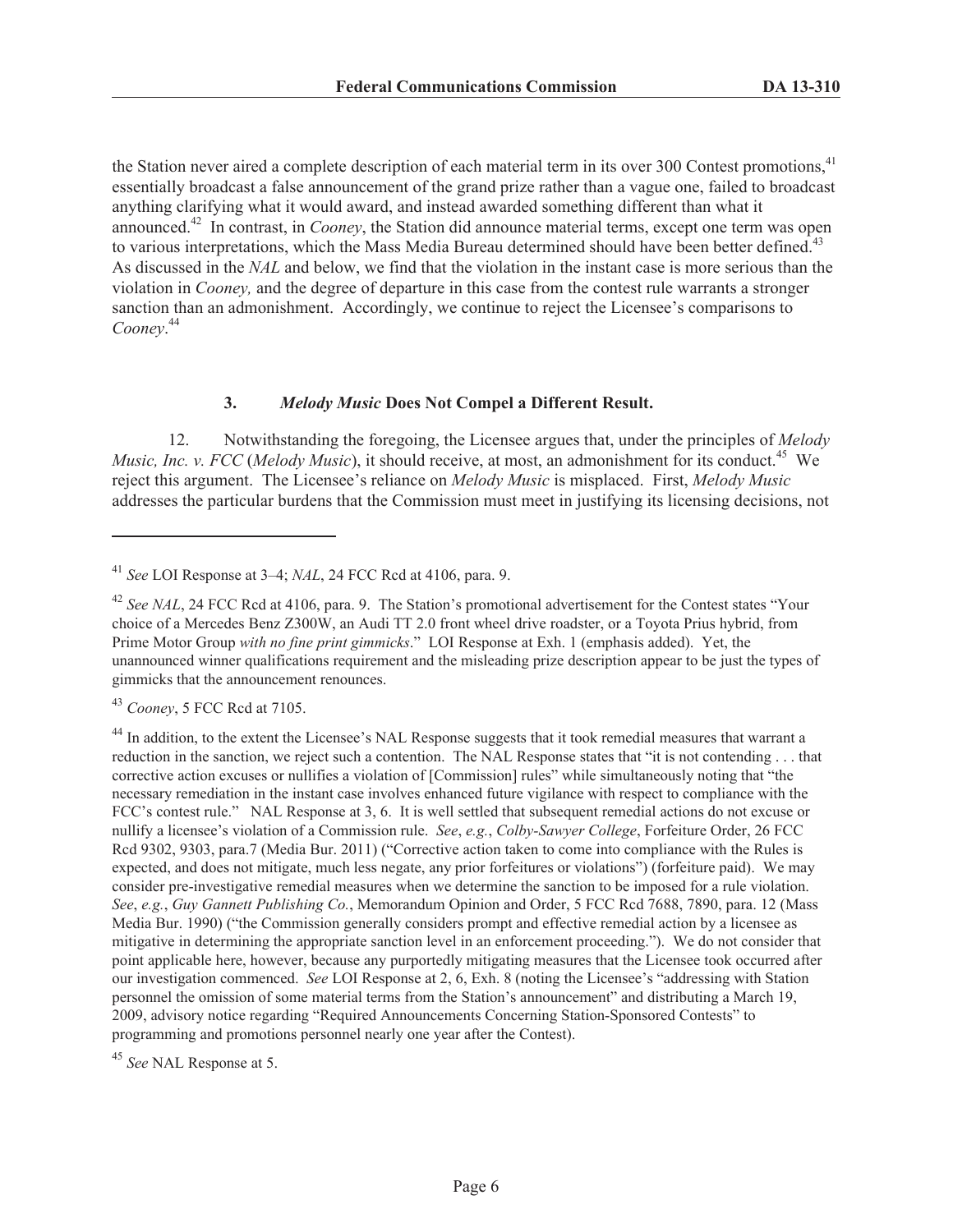its enforcement actions; while some enforcement actions include decisions on whether to grant applications, this case does not.<sup>46</sup> Moreover, as cases following *Melody Music* have noted, the requirements of *Melody Music* do not limit the Commission to previously assessed sanctions where there are factual distinctions that warrant different treatment, and the Commission has adequately explained such distinctions.<sup>47</sup> Finally, the Commission has broad discretion to consider a variety of factors in determining an appropriate forfeiture amount, if warranted, when faced with a violation of its rules.<sup>48</sup> We note that egregiousness is one of the factors under Section 1.80 of the rules that must be considered when determining the degree of a sanction.<sup>49</sup> With respect to these last two points, we find that we have properly exercised our discretion and adequately explained that the Licensee's factual situation was different from cited precedent due to the egregiousness of the violation.

## **B. The Gravity of the Violation Warrants a Forfeiture.**

13. We note that the serious nature of the violation here justifies the forfeiture that we proposed. In the NAL Response, the Licensee asserts that the violation was "relatively minor" in nature<sup>50</sup> and that "no [C]ontest participant suffered any damages in reliance on his or her misunderstanding of the rules."<sup>51</sup> These contentions echo the arguments that the Licensee put forward in its LOI Response.<sup>52</sup> As we did in the *NAL*, we continue to reject this position.<sup>53</sup>

14. As described above, the violation in this case was fundamental and serious. The Licensee failed to accurately describe both the prize and the conditions required to win that prize.<sup>54</sup> Omitting or obscuring such a fundamental Contest term as the Contest prize undermines the essence of the contest rule, which is designed to ensure that listeners are accurately informed of the material terms

 $^{49}$  47 C.F.R. § 1.80.

<sup>50</sup> NAL Response at 3.

 $^{51}$  *Id.* at 6.

<sup>52</sup> *See* LOI Response at 6.

<sup>46</sup> *See Broadcast Consultant's Corp.,* Memorandum Opinion and Order, 58 FCC 2d 1290, 1292, para. 6 (1976).

<sup>47</sup> *See*, *e.g.*, *Continental Broadcasting, Inc., v. Federal Communications Commission*, 439 F.2d 580, 582–83 (D.C. Cir. 1971) (finding that "the choice of remedies and sanctions is a matter wherein the Commission has broad discretion" and considering *Melody Music* not to be on point where close parallels do not exist) (internal quotation marks, citations, and subsequent history omitted); *White Mountain Broadcasting Co., Inc., v. Federal Communications Commission*, 598 F.2d 274, 278–79 (D.C. Cir. 1978) (upholding *Melody Music* in a licensing proceeding but finding that differences between conduct of licensee at issue versus conduct of licensees facing milder enforcement sanctions were "so 'obvious' as to remove the need for explanation") (internal citations and subsequent history omitted).

<sup>48</sup> *See Entercom Wichita License, LLC,* Forfeiture Order, 24 FCC Rcd 1270, 1273, para. 8 (Enf. Bur. 2009) (forfeiture paid) (*Entercom Wichita*).

<sup>53</sup> *See NAL*, 24 FCC Rcd 4103, 4106, paras. 10–11.

<sup>54</sup> *See supra* note 42 and accompanying text.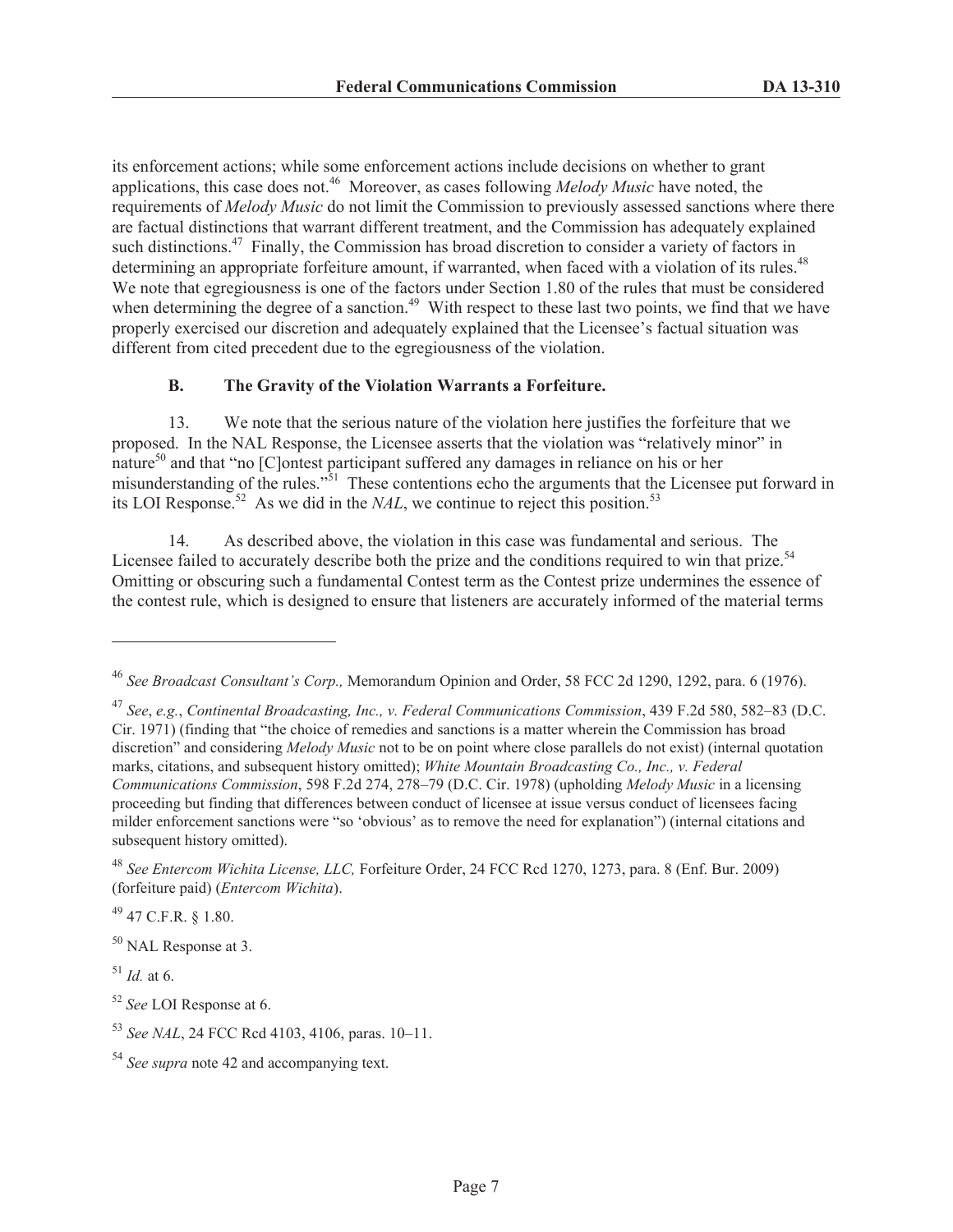of the contest. Moreover, in focusing on the listeners' "misunderstanding of the rules," the Licensee appears to misunderstand its obligations. The burden is not on the listener to surmise the nature of the prize—it is on the Licensee to announce it.<sup>55</sup> Indeed, we find the so-called "misunderstandings" of Station listeners and Contest contestants to be both reasonable and warranted because the Station's promotions were fundamentally misleading. In claiming that no harm resulted from such misleading behavior, the Licensee ignores its basic obligation to prevent the broadcast of false, misleading or deceptive contest announcements.<sup>56</sup> Such a claim also ignores the likelihood that Contest participants, such as the complainant, may have relied on the *announced* grand prize, rather than the actual grand prize, to enter the contest in the first instance and discounts the possibility of damages from such reliance. Furthermore, the Licensee admits that some of the qualifying contestants complained about the Station's misleading advertisements,  $57$  which indicates that they were indeed harmed by the Licensee's conduct. Accordingly, we find these contentions unpersuasive, as we have when addressing similar arguments from other licensees.<sup>58</sup>

15. As a result of our review of the Licensee's response to the *NAL*, and in view of the statutory factors and the *Forfeiture Policy Statement*, we affirm the *NAL* and issue a forfeiture in the amount of four thousand dollars  $(\$4,000).^{59}$ 

## **IV. ORDERING CLAUSES**

16. Accordingly, **IT IS ORDERED** that, pursuant to Section 503(b) of the Act,<sup>60</sup> and Sections 0.111, 0.311 and 1.80(f)(4) of the Commission's rules,<sup>61</sup> Greater Boston Radio, Inc. **IS LIABLE** 

<sup>56</sup> *See id*.

<sup>57</sup> *See* LOI Response at 6.

<sup>60</sup> *See* 47 U.S.C. § 503(b).

<sup>61</sup> *See* 47 C.F.R. §§ 0.111, 0.311, 1.80(f)(4).

<sup>55</sup> *See, e.g*., *WMJX, Inc.,* Decision, 85 FCC 2d 251, 269–277, paras. 31–41 (1981) (subsequent history omitted) (*WMJX, Inc*.) (holding, in part, that the licensee**,** as a public trustee, has an affirmative obligation to prevent the broadcast of false, misleading or deceptive contest announcements).

<sup>58</sup> *See Service Broadcasting*, 24 FCC Rcd at 8497, para. 10; *NM Licensing LLC*, Notice of Apparent Liability for Forfeiture, 21 FCC Rcd 7916, 7919–20, para. 9 (Enf. Bur. 2006) (forfeiture paid) ("that it offered compensation to the participants that were unable to participate due to the alteration in schedule, does not mitigate [the licensee's] liability . . . . [A] showing of harm is not necessary to establish a violation [of § 73.1216 of the Commission's rules]"); *Clear Channel Broadcasting Licenses, Inc.*, Notice of Apparent Liability for Forfeiture, 21 FCC Rcd 6808, 6810, para. 5 (Enf. Bur. 2006) (holding that with regard to what constitutes a false, misleading or deceptive announcement, it is enough "if the net impression of the announcement has a tendency to mislead the public") (internal quotation marks and citations omitted) (forfeiture paid); *Clear Channel Broadcasting Licenses, Inc.*, Notice of Apparent Liability for Forfeiture, 21 FCC Rcd 4072, 4074, para. 9 (Enf. Bur. 2006) ("Although Clear Channel later conducted a second drawing, such remedial action does not absolve it from liability and the proposed forfeiture penalty") (forfeiture paid).

<sup>&</sup>lt;sup>59</sup> We caution licensees that future violations of comparable severity may incur higher penalties.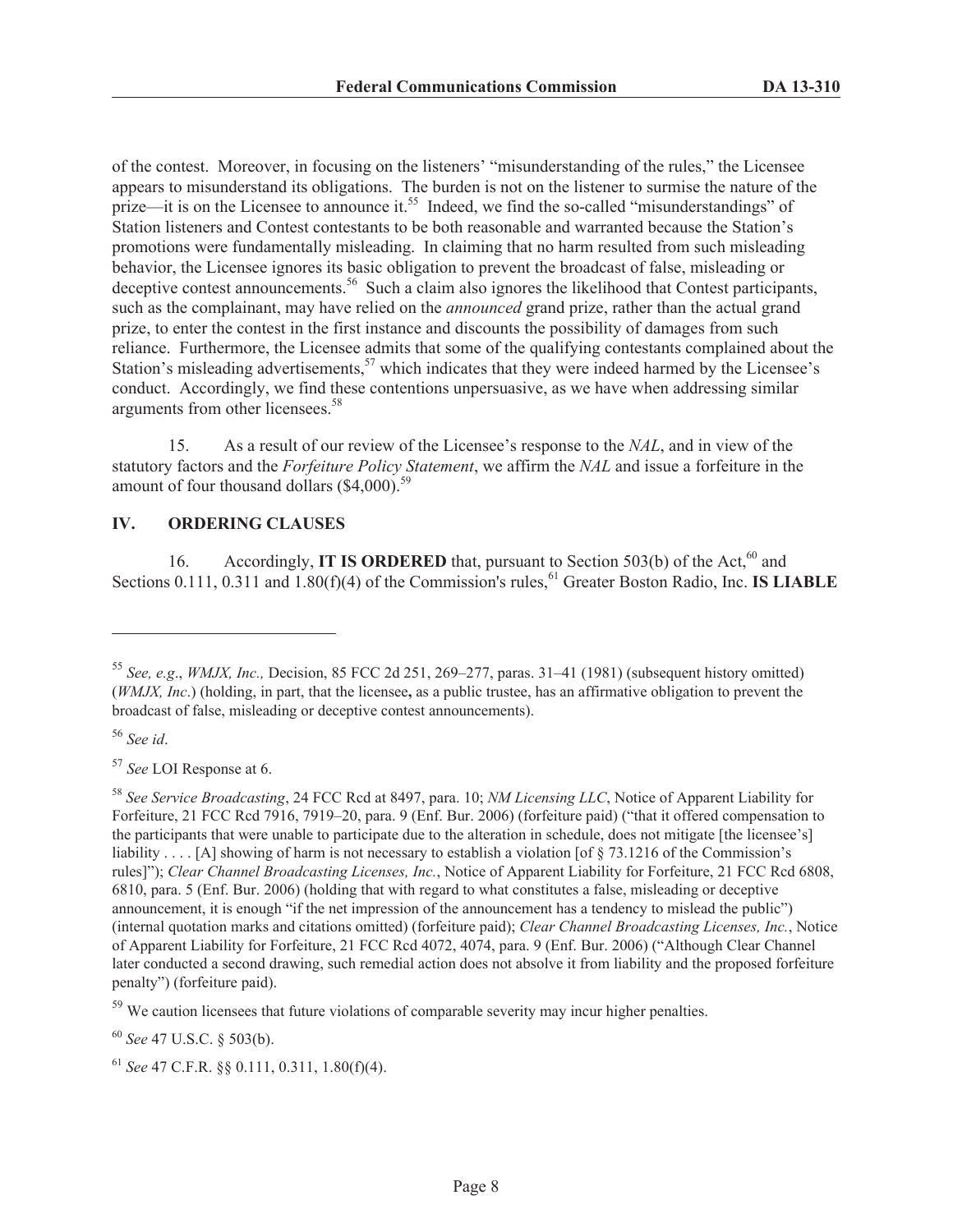**FOR A MONETARY FORFEITURE** in the amount of four thousand dollars (\$4,000) for willful violation of Section 73.1216 of the Commission's rules. $62$ 

17. Payment of the forfeiture shall be made in the manner provided for in Section 1.80 of the Rules by close of business on or before ten days after the date of the entry of this Order.<sup>63</sup> If the forfeiture is not paid within the period specified, the case may be referred to the U.S. Department of Justice for enforcement of the forfeiture pursuant to Section 504(a) of the Act.<sup>64</sup> Greater Boston Radio, Inc. shall send electronic notification of payment to Judy Lancaster at Judy.Lancaster@fcc.gov, Anjali K. Singh at Anjali.Singh@fcc.gov, and Jeffrey J. Gee at Jeffrey.Gee@fcc.gov on the date said payment is made.

18. The payment must be made by check or similar instrument, wire transfer, or credit card, and must include the NAL/Account number and FRN referenced above. Regardless of the form of payment, a completed FCC Form 159 (Remittance Advice) must be submitted.<sup>65</sup> When completing the FCC Form 159, enter the Account Number in block number 23A (call sign/other ID) and enter the letters "FORF" in block number 24A (payment type code). Below are additional instructions you should follow based on the form of payment you select:

- Payment by check or money order must be made payable to the order of the Federal Communications Commission. Such payments (along with the completed Form 159) must be mailed to Federal Communications Commission, P.O. Box 979088, St. Louis, MO 63197-9000, or sent via overnight mail to U.S. Bank – Government Lockbox #979088, SL-MO-C2-GL, 1005 Convention Plaza, St. Louis, MO 63101.
- · Payment by wire transfer must be made to ABA Number 021030004, receiving bank TREAS/NYC, and Account Number 27000001. To complete the wire transfer and ensure appropriate crediting of the wired funds, a completed Form 159 must be faxed to U.S. Bank at (314) 418-4232 on the same business day the wire transfer is initiated.
- · Payment by credit card must be made by providing the required credit card information on FCC Form 159 and signing and dating the Form 159 to authorize the credit card payment. The completed Form 159 must then be mailed to Federal Communications Commission, P.O. Box 979088, St. Louis, MO 63197-9000, or sent via overnight mail to U.S. Bank – Government Lockbox #979088, SL-MO-C2-GL, 1005 Convention Plaza, St. Louis, MO 63101.

19. Any request for full payment under an installment plan should be sent to: Chief Financial Officer—Financial Operations, Federal Communications Commission, 445 12th Street, S.W.,

<sup>62</sup> *See* 47 C.F.R. § 73.1216.

<sup>63</sup> 47 C.F.R. § 1.80.

 $64$  47 U.S.C. § 504(a).

<sup>&</sup>lt;sup>65</sup> An FCC Form 159 and detailed instructions for completing the form may be obtained at http://www.fcc.gov/Forms/Form159/159.pdf.